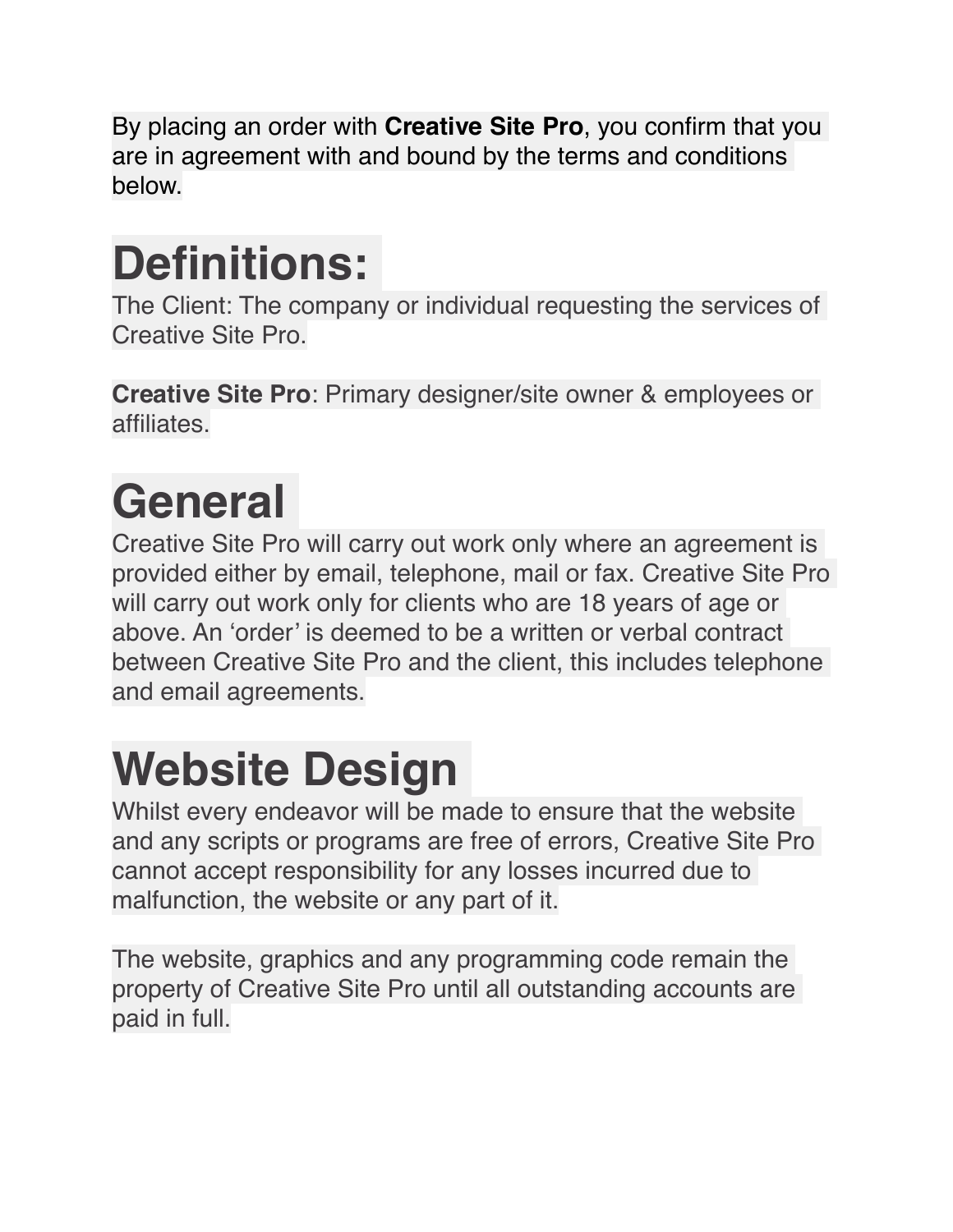Any scripts, cgi applications, php scripts, or software (unless specifically agreed) written by Creative Site Pro remain the copyright of Creative Site Pro and may only be commercially reproduced or resold with the permission of Creative Site Pro.

Creative Site Pro cannot take responsibility for any copyright infringements caused by materials submitted by the client. We reserve the right to refuse any material of a copyrighted nature unless adequate proof is given of permission to use such material.

Any additions to the brief will be carried out at the discretion of Creative Site Pro and where no charge is made by Creative Site Pro for such additions, Creative Site Pro l accept no responsibility to ensure such additions are error free and reserve the right to charge an according amount for any correction to these or further additions.

The client agrees to make available as soon as is reasonably possible to Creative Site Pro all materials required to complete the site to the agreed standard and within the set deadline. Creative Site Pro will not be liable for costs incurred, compensation or loss of earnings due to the failure to meet agreed deadlines.

Creative Site Pro will not be liable or become involved in any disputes between the site owner and their clients and cannot be held responsible for any wrongdoing on the part of a site owner.

Creative Site Pro will not be liable for any costs incurred, compensation or loss of earnings due to the work carried out on behalf of the client or any of the clients appointed agents.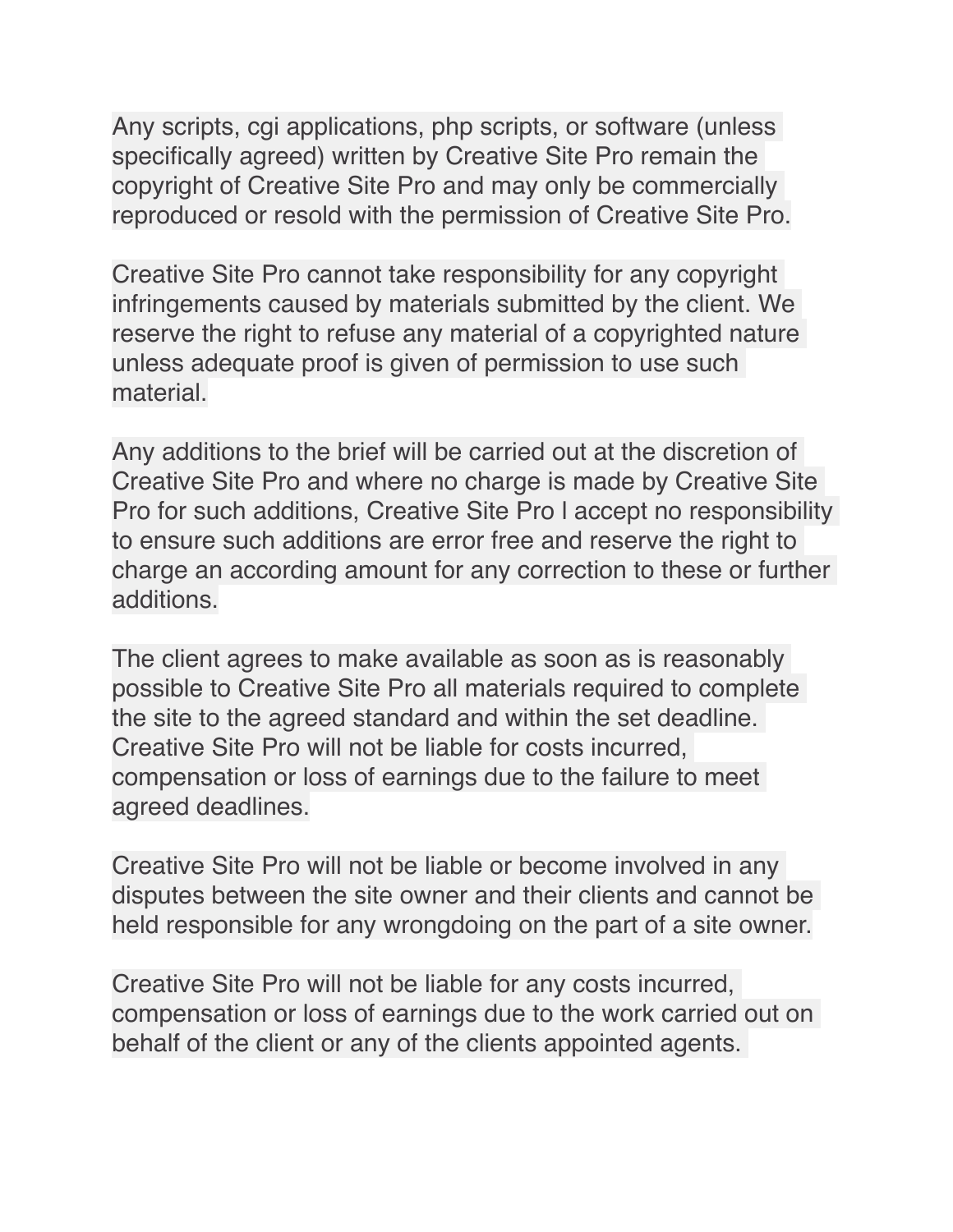Creative Site Pro will not be liable for any costs incurred, compensation or loss of earnings due to the unavailability of the site, its servers, software or any material provided by its agents.

A deposit of 50% is required with any project before any design work will be carried out.

Once a website has been designed and completed the final balance of payment is then due in accordance with our payment terms. There are no exceptions to this, i.e If the client decides they no longer want the site, as they have commissioned the work and paid a deposit they are still obliged to pay for the work that has been done. Non payment will result in legal action being taken if necessary.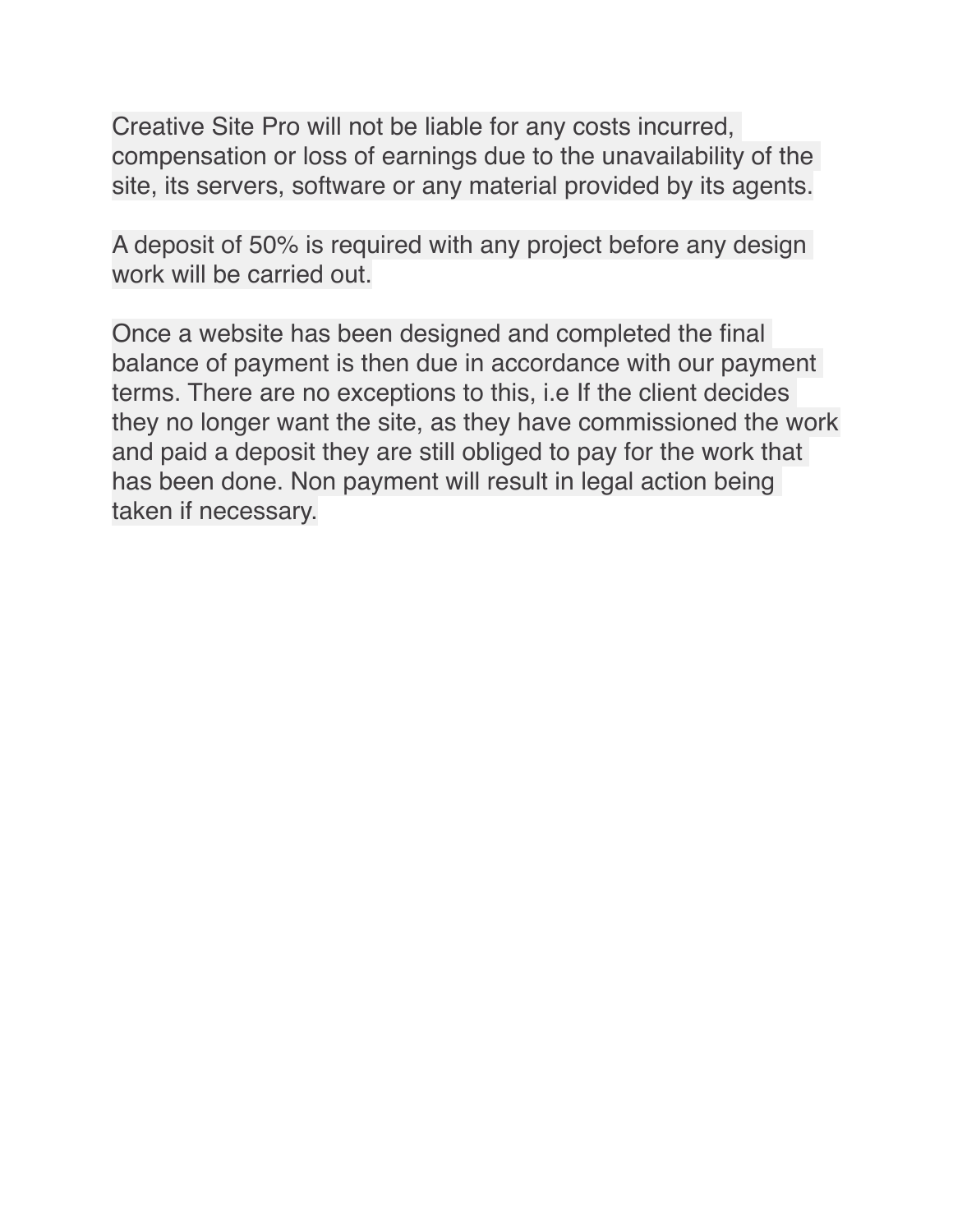#### **Payment of Accounts**

A deposit is required from any new client before any work is carried out. It is the Creative Site Pro policy that any outstanding accounts for work carried out by Creative Site Pro or its affiliates are required to be paid in full, no later than 30 days from the date of the invoice unless by prior arrangement with Creative Site Pro.

Once a deposit is paid and work completed you are obliged to pay the balance of payment in full. We will contact clients via email and telephone to remind them of such payments if they are not received when due.

If accounts are not settled or Creative Site Pro have not been contacted regarding the delay, access to the related website may be denied and web pages removed, we will then pass such cases to the Small Claims Court to pursue payment, non payment can result in county court judgements (ccj's) being added to the clients credit rating.

Following consistent non payment of an invoice our Solicitors will contact the client in question, with a view to taking the matter further and if need be to seek payment through legal procedures, and if necessary court summons.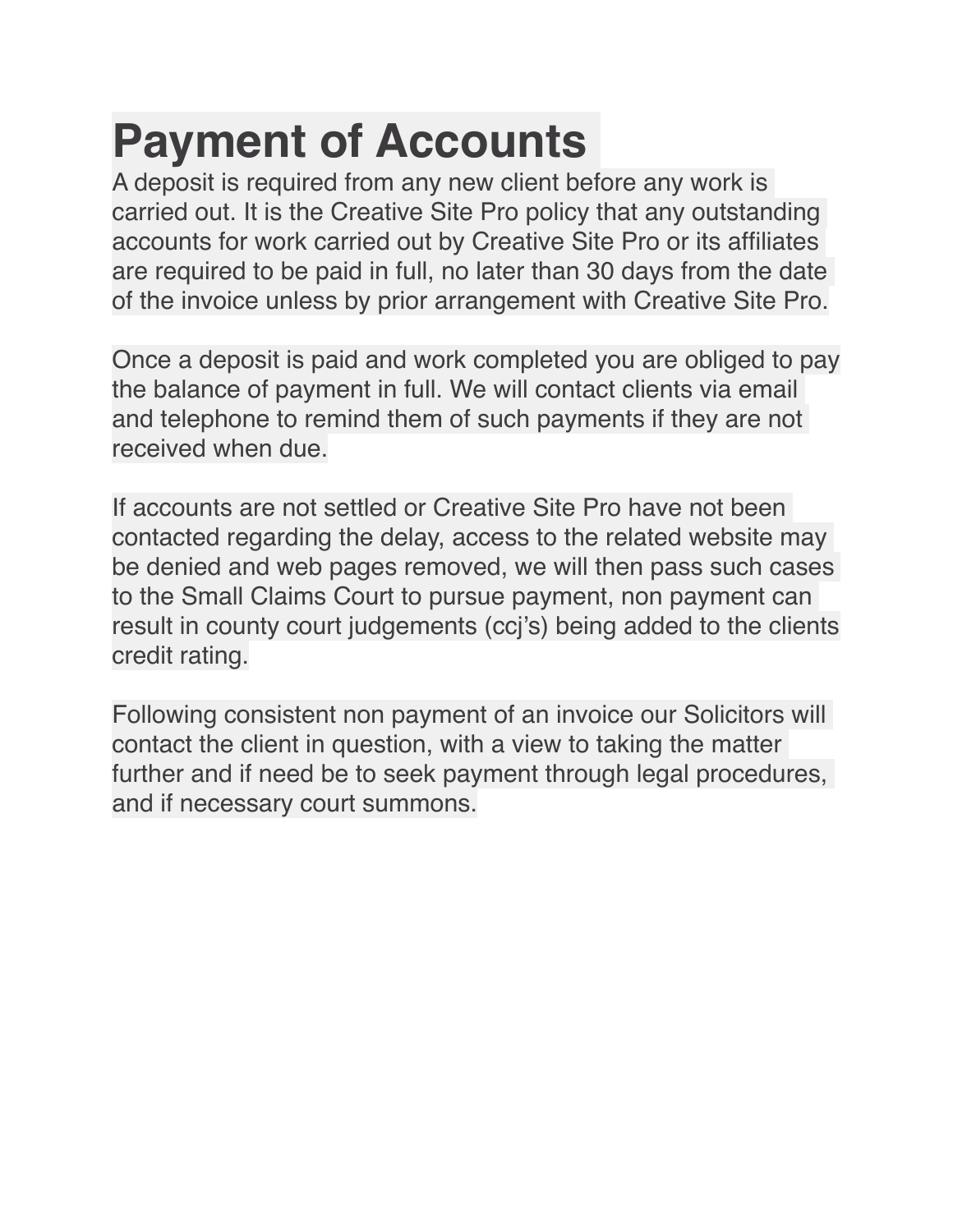## **Passing of Rights**

Once all amounts due to us from you are paid and cleared you are assigned the rights to use, as applicable, the products and services, including, the web site which includes the text, graphics, animation, audio components and digital components contained within the finished web site, in accordance with these terms and conditions, the Project Agreement and any applicable agreement, terms or licence but no rights of ownership are conveyed unless specifically stated in the Project Contract.

No such rights as described in above will pass until all amounts due to us from you are paid. This means that we will have a lien over any service, products, data or information. If you have not paid the invoice in full within 2 months from the date of the invoice you agree that you will forfeit your rights.

The rights to photographs, graphics and any third party items such as source code, always remain the property of their respective owners.